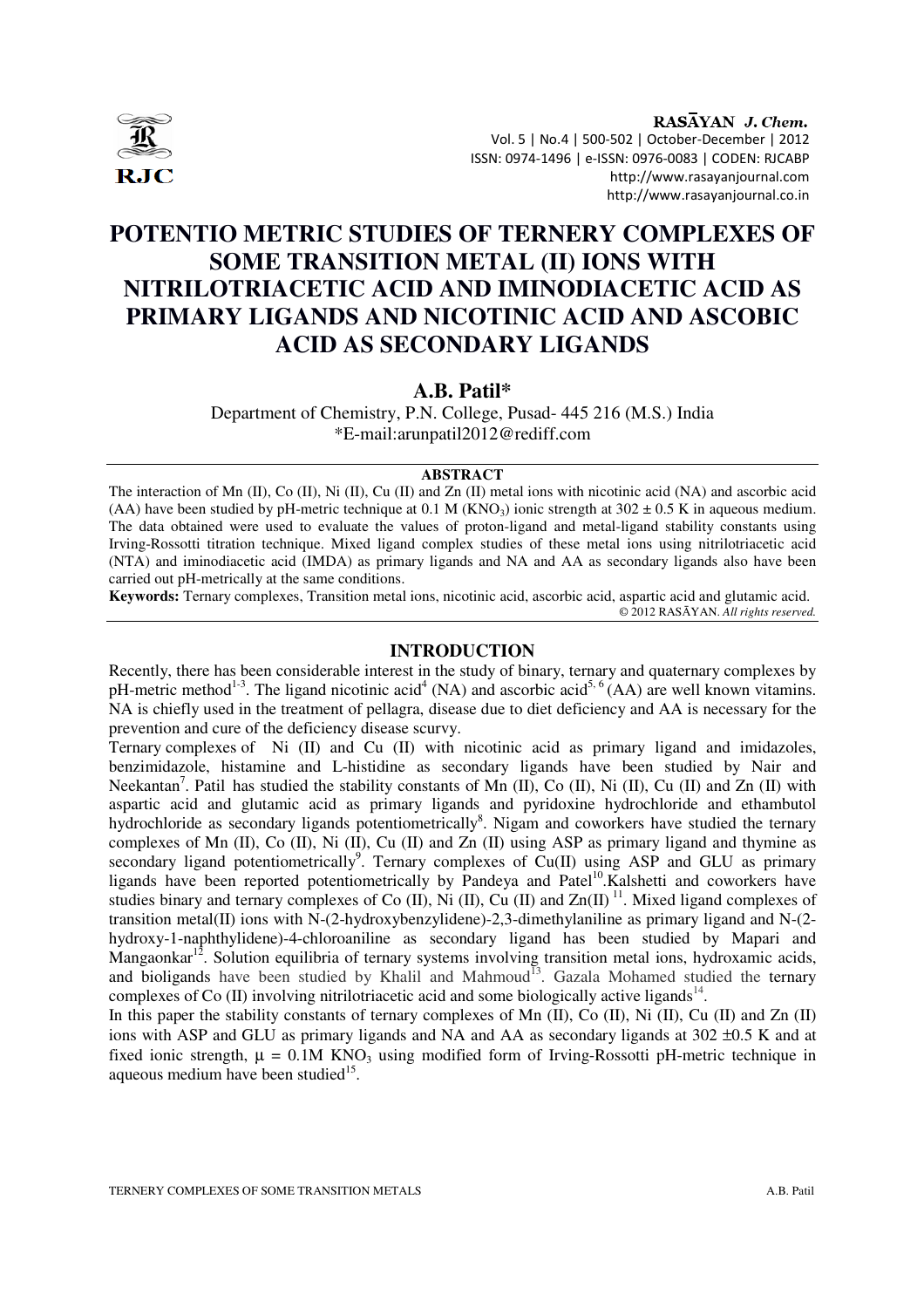RASAYAN J. Chem.

Vol. 5 | No.4 | 500-502 | October-December | 2012

## **EXPERIMENTAL**

The ligand NA and AA are obtained from LOBA Chemie. These ligands were used as such. Carbonate free sodium hydroxide solution was prepared by standard method<sup>16</sup>. All other solutions were prepared in doubly distilled water.

The pH-metric measurements were carried out by using Elico digital pH-meter model L-120 with combined glass-calomel electrode with an accuracy of  $\pm$  0.01 of pH unit at 302  $\pm$  0.5 K. The pH-meter was standardized against 0.05 M potassium hydrogen phthalate solution in acid medium and 0.01M borax solution in alkaline medium.

 For determination of proton-ligand stability constant of the secondary ligand and the metal-ligand stability constants of ternary complexes, the following set of solutions were prepared and titrated against standard alkali solution.

### **Ternary Systems**

- i.  $9.6 \text{ X } 10^{-3} \text{M HNO}_3$
- ii.  $9.6 \text{ X } 10^{-3} \text{M HNO}_3 + 1.0 \text{ X } 10^{-3} \text{M secondary ligand}$
- iii.  $9.6 \times 10^{-3}$ M HNO<sub>3</sub> + 1.0 X 10<sup>-3</sup>M primary ligand +1.0 X 10<sup>-3</sup>M metal ion
- iv. 9.6 X 10<sup>-3</sup>M HNO<sub>3</sub> + 1.0 X 10<sup>-3</sup>M primary ligand +1.0 X 10<sup>-3</sup>M metal ion + 1.0 X 10<sup>-3</sup>M secondary ligand

The ionic strength was maintained constant (0.1M) by adding required volume of 1M KNO<sub>3</sub>. The ratio of metal (M) : primary ligand (A) : secondary ligand (L) was maintained at 1: 1: 1 in each of the ternary system.

## **RESULTS AND DISCUSSION**

**Proton-Ligand Stability Constants**  The plots of volume of alkali (NaOH) against pH-meter readings were used to evaluate the proton-ligand stability constants of NA and AA. The deviation between free acid titration curve and secondary ligand titration curve was used to evaluate the formation functions  $\overline{\eta_A}$ . The proton-ligand formation curves were then obtained by plotting the values of  $\overline{\eta_A}$  versus pH-meter readings. From the graphs, the values of  $logK_1^H$  and  $logK_2^H$  were evaluated by half integral method (method A) and point wise calculation method (method B) and presented in Table-1

| Ligand    | logK.      |           | $log K_2$ |                        | $log B^{\sim}$         |           |  |
|-----------|------------|-----------|-----------|------------------------|------------------------|-----------|--|
|           | Method(A)  | Method(B) | Method(A) | Method(B)              | Method(A)              | Method(B) |  |
| <b>NA</b> | 72<br>4.73 | 4.74      | -         | -                      | $\overline{a}$<br>4.13 | 4.74      |  |
| ΑA        | 1.45       | 1.50      | 4.10      | 1 <sup>2</sup><br>4.12 | 13.JJ                  | 15.62     |  |

Table-1: Proton-Ligand Stability Constants of NA and AA

The formation curves for the proton-ligand system of NA extended between 0 to 1 in the  $\overline{\eta_A}$  scale at fixed ionic strength and temperature indicating that the dissociation of HNA as follows:

$$
HNA \quad \rightleftharpoons \quad NA \quad +H^+
$$

The formation curves for the proton-ligand system of AA extended between 0 to 2 in the  $\overline{\eta_A}$  scale at fixed ionic strength and temperature indicating that the dissociation of HNA as follows:

$$
H_2AA \quad \rightleftharpoons \quad HAA^{\cdot} + H^{+} \rightleftharpoons \quad AA^{2} + H^{+}
$$

### **Metal – Ligand Stability Constants of Ternary Complexes**

The metal – ligand stability constants of the ternary complexes were evaluated assuming that the formation of hydrolyzed products, polynuclear complexes, hydrogen and hydrogen bearing complexes were absent. An examination of titration curves indicates that complex formation has taken place in the solution on the following grounds:

1. The ternary complex titration curves show the displacement with primary complex titration curves. The horizontal distance was measured between acid curve and the secondary ligand curve  $(V_2 - V_1)$  and subtracted through the horizontal distance between ternary complex curves and